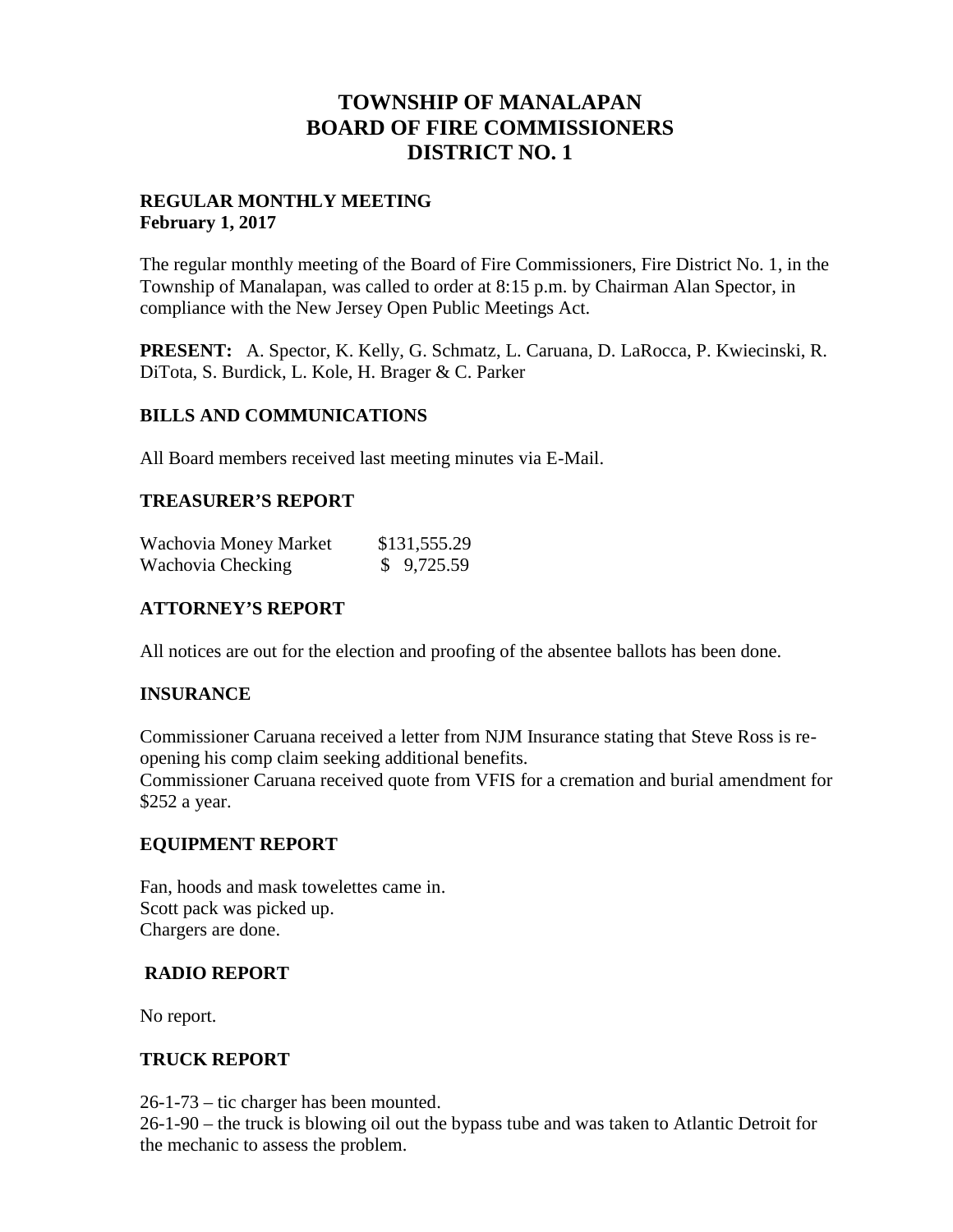## **CHIEF'S REPORT**

There were 63 calls for last month.

#### **ASSOCIATION REPORT**

26-1-80's bay door will be repaired tomorrow. Audit is coming along. Would like to purchase a new elliptical for the Satellite gym.

#### **TRUSTEES' REPORT**

No report.

### **OLD BUSINESS**

See attached.

#### **NEW BUSINESS**

Commissioner Schmatz made a motion to pay all vouchers; this was seconded by Commissioner LaRocca. All voted aye.

Rob DiTota asked for several pieces of equipment which have been tabled for now.

Commissioner Caruana made a motion for \$252 to add the cremation and burial benefit to our policy; this was seconded by Commissioner Spector. All voted aye.

Meeting opened to the public at 8:56 P.M.

A motion was made by Commissioner Spector to adjourn; it was seconded by Commissioner Kelly and all voted aye.

Meeting adjourned at 8:58 P.M.

Respectfully submitted, Kenneth Kelly, Clerk